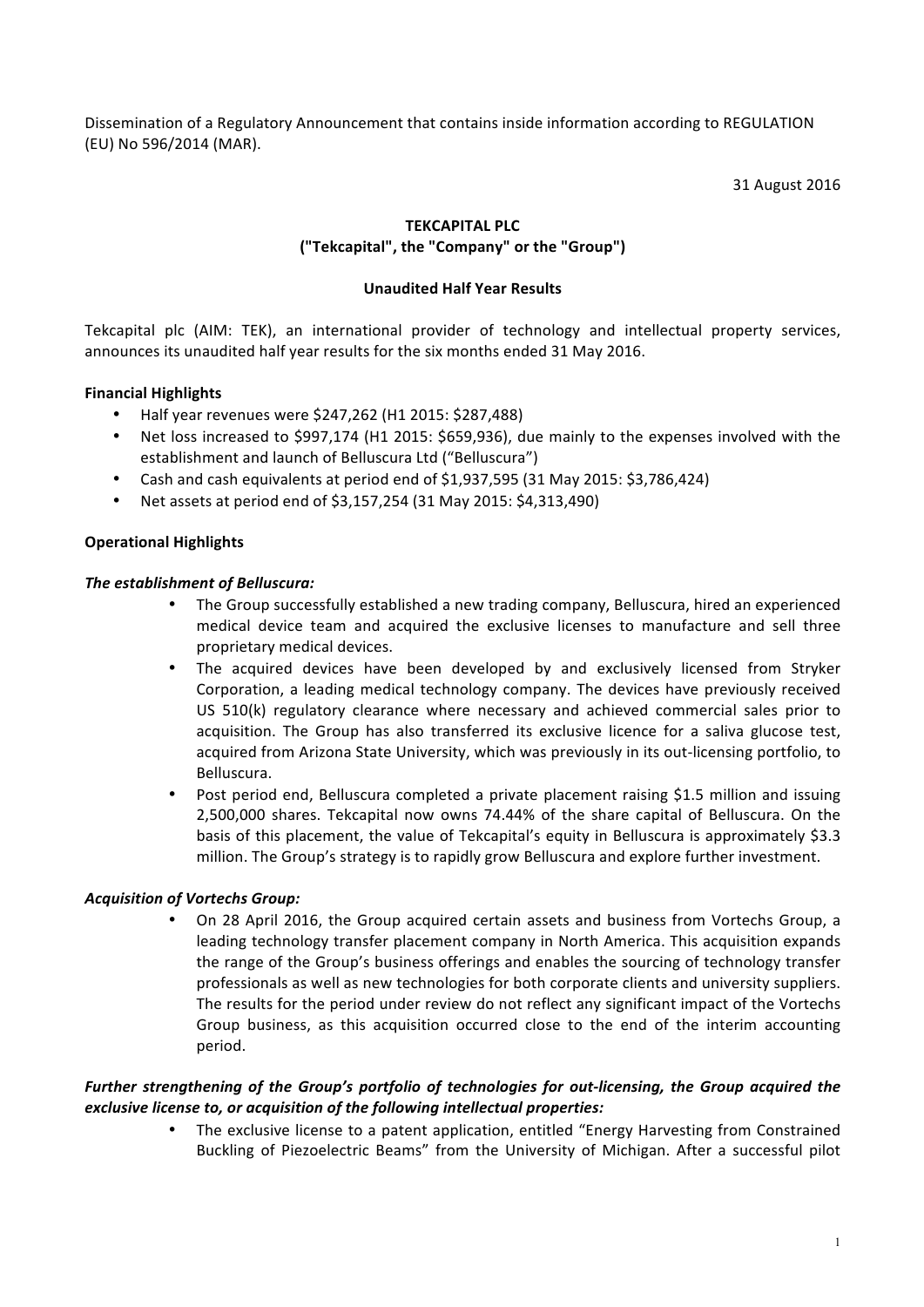study conducted by the inventors the Group is moving forward with the fabrication and testing of prototype energy harvesting footwear for subsequent out-licensing.

- The exclusively licensed US patent application entitled "Saliva glucose measurement devices and methods" describes a safe, fast and non-invasive method and device to collect and sample glucose in saliva for both human and companion animals. The biosensor device allows trace saliva fluid samples from a biological surface to be obtained for electrochemical analysis and the subsequent detection of analytes using disposable biosensor strips. This commercialisation of this intellectual property patent is currently being progressed by Belluscura.
- The exclusive licences to manufacture and sell three proprietary medical devices, with the commercial exploitation of these licences currently being progressed by Belluscura. The devices have been developed by and exclusively licensed from a leading medical technology company. These devices have received US  $510(k)$  regulatory clearance where necessary and have previously achieved commercial sales prior to acquisition. The devices are:
	- $\circ$  "SlydeTM", a non-ambulatory patient evacuation sled;
	- $\circ$  "Passport®", a trocar for use with the Da Vinci® Surgical System (keyhole surgery); and
	- $\circ$  "SNAP II", a level of consciousness monitor for use during surgical procedures requiring general anesthesia.
	- $\circ$  These licensed products are protected by a portfolio of 19 issued and pending patents and industrial designs.
- The acquisition of the patent for  $\mu$ Salt™ a new process technology for reducing the surface sodium content in a wide variety of foods, consistent with current U.S. Food and Drug Administration guidelines. The Group is currently manufacturing and testing this new salt technology on snack foods for a major food company.

These 22 intellectual property acquisitions during the reporting period have added to the Group's existing portfolio, which currently numbers 51 patents and applications that the Group has either exclusively licensed or acquired since January 2015.

**Commenting on the results, Dr. Clifford Gross, Executive Chairman of Tekcapital plc, said:** "We have made significant progress towards achieving the objectives that we set out last year and have established a strong foundation for future revenue growth with our numerous technology acquisitions. When combined with the establishment and launch of Belluscura Ltd, the acquisition of the Vortechs Group to expand our service offerings, the recent acquisition of the  $\mu$ Salt<sup>™</sup> patent for reducing the surface salt content in a variety of foods and our progress with in-shoe energy harvesting technology for empowering a new generation of footwear that can recharge mobile devices, we believe these achievements provide significant upside potential for our shareholders.

We are excited and confident in the progress we have made towards creating marketplace and shareholder value from university and corporate intellectual capital."

For further information, please contact: **Tekcapital Plc** Clifford M. Gross, Ph. D., Executive Chairman

**Allenby Capital Limited (NOMAD & Broker) +44 (0) 20 3394 2972** Jeremy Porter / Alex Brearley / Richard Short

**Optiva Securities Limited (Joint-Broker) 1904 +44 (0)** 20 3137 1904 Jeremy King / Vishal Balasingham **intervalsion and the set of the set of the set of the set of the set of the set of the set of the set of the set of the set of the set of the set of the set of the set of the set of the se** 

**+1 305 200 3450 Ext 305** info@tekcapital.com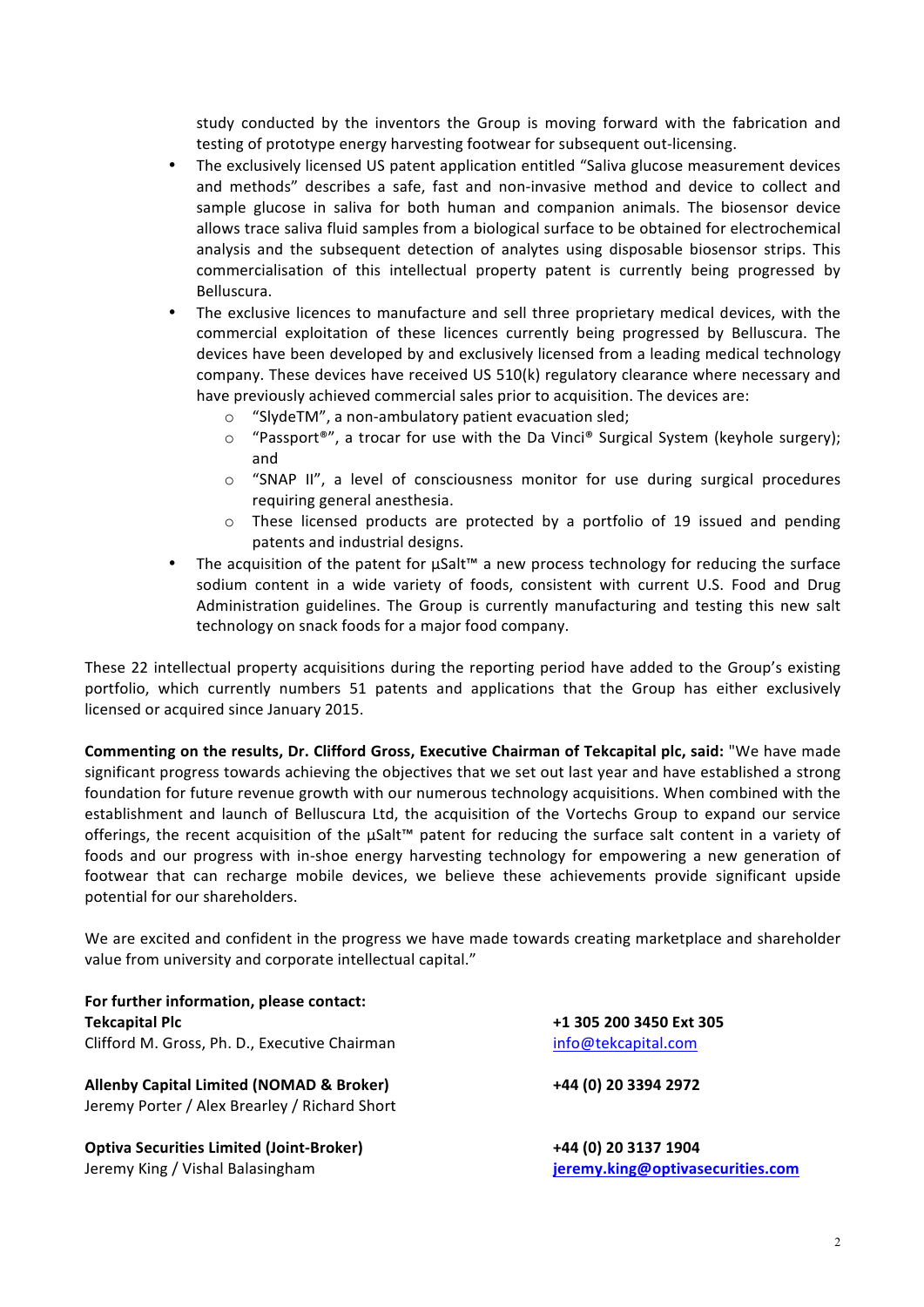### **Walbrook PR Limited <b>+44** (0) 20 7933 8780

Paul Cornelius / Paul McManus / Helen Cresswell **tekcapital@walbrookpr.com** 

### About Tekcapital plc - The World's Largest University Network for Open Innovation

Tekcapital helps clients profit from new, university-developed intellectual properties. With our proprietary discovery search engine, linked to 4,000+ universities in 160 countries, coupled with expert scientific review, we provide a turn-key service to makes it easy for clients to find and acquire university IP, analyse the market potential and engage the technology transfer professionals they need to create a competitive advantage. Tekcapital plc is listed on the AIM market of the London Stock Exchange (AIM: symbol TEK) and is headquartered in Oxford, in the UK. For more information, please visit www.tekcapital.com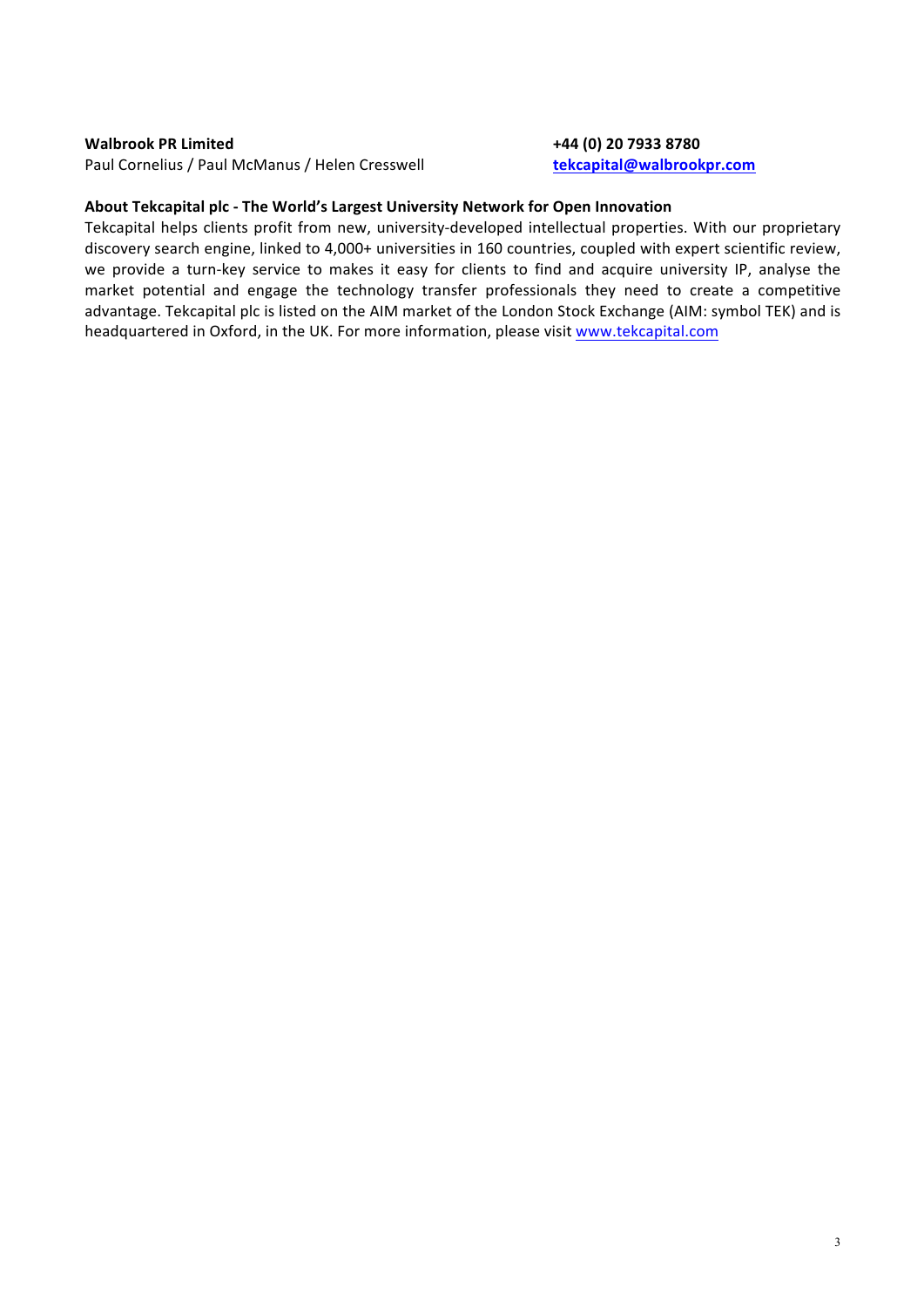### **Chairman's Statement**

Our strategy is to scale Tekcapital's business to a position that enables us to provide our service offerings to a wide range of clients around the world, with an initial concentration on the US and UK markets.

We have also focused on adding additional services, either organically or through acquisitions, with the aim of enabling the Group to assist its clients in further determining and realising value from IP through the transformative innovations that they represent.

We have successfully expanded our service offerings with the acquisition of certain of the assets and the business of the Vortechs Group that is also expected to contribute to growth in subsequent periods.

Our technology acquisition and out licensing services leverage our core competencies and have enabled Tekcapital to acquire the rights to an additional 22 intellectual properties during the period under review resulting in a total of 51 exclusive intellectual property licenses or acquisitions since January 2015. These acquisitions have been across a diverse range of application areas including:

- wearable optical displays;
- non-invasive glucose monitoring for diabetics;
- improved food processes to enhance the nutritional content of widely-consumed foods;
- portable energy harvesting to power mobile electronics from everyday human movement;
- improved air conditioning efficiency using advanced aeronautical designs; and
- proprietary medical devices.

All of these technology rights have been acquired for either cash or equity in Tekcapital and potentially present significant up-side potential to shareholder value if successfully commercialised. The goal of the Group is to out-license this IP portfolio to major manufacturers, to empower clients to create a competitive advantage from the advancement these technologies can deliver.

### **Financial Review**

Revenue for the period was approximately \$247,000 (H1 2015: approximately \$287,000).

Administrative expenses have increased by approximately \$256,000 from the prior, year largely as a result of the non-recurring costs involved with the establishment of Belluscura. This new subsidiary, which has its own management team, acquired three exclusive licenses for proprietary medical devices and commenced operations towards the end of the period.

Our start-up investment related to the establishment and launching of Belluscura has resulted in the majority of the increase in the net loss for the period compared to the same period in the prior year. However, based on our recently completed private placement in Belluscura, we believe this investment should lead to a significant increase in the Group's net assets in 2017.

Cash and cash equivalents at the end of the period stood at \$1.94 million (FY 2015: \$3.14 million), with net assets of the expanded Group at \$3.18 million (FY 2015: \$3.72 million).

### **Current trading and outlook**

As an entrepreneurial Group, Tekcapital's year to date has been focused on the establishment of Belluscura and the acquisition of the Vortechs Group business, along with the other progress described in this report. By the end of the year (November 2016) we expect to make significant out-license progress, recognise the benefits of the integration of the Vortechs Group business and report progress from our Belluscura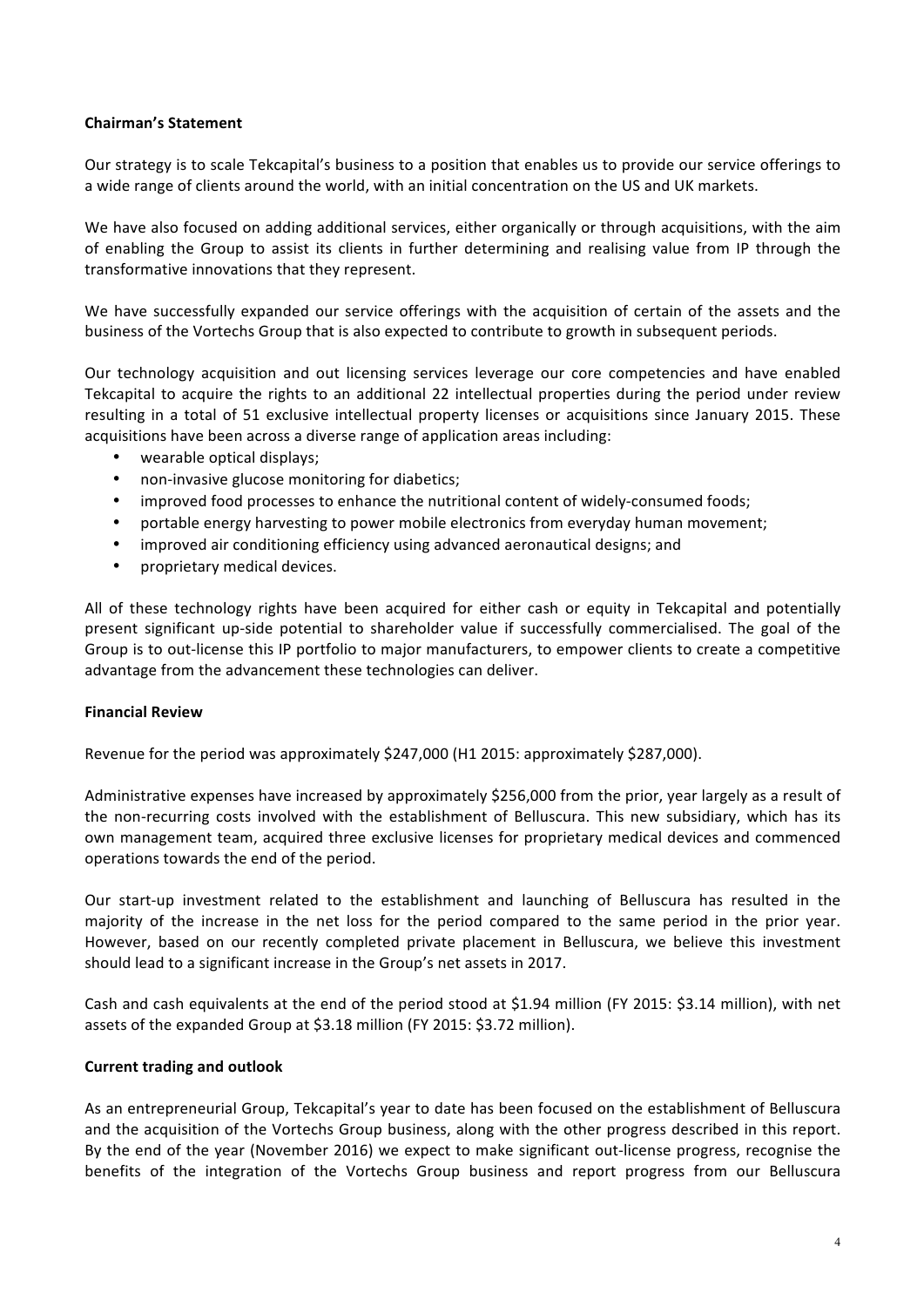investment. We are dedicated and excited to continue the development and commercialization of our IP portfolio investments as well as with the expansion of our market footprint over the coming months. In a market place of such huge unrealised potential, we will remain focused on making prudent investments in intellectual properties for mid and long-term harvest.

**Dr. Clifford Gross Executive Chairman**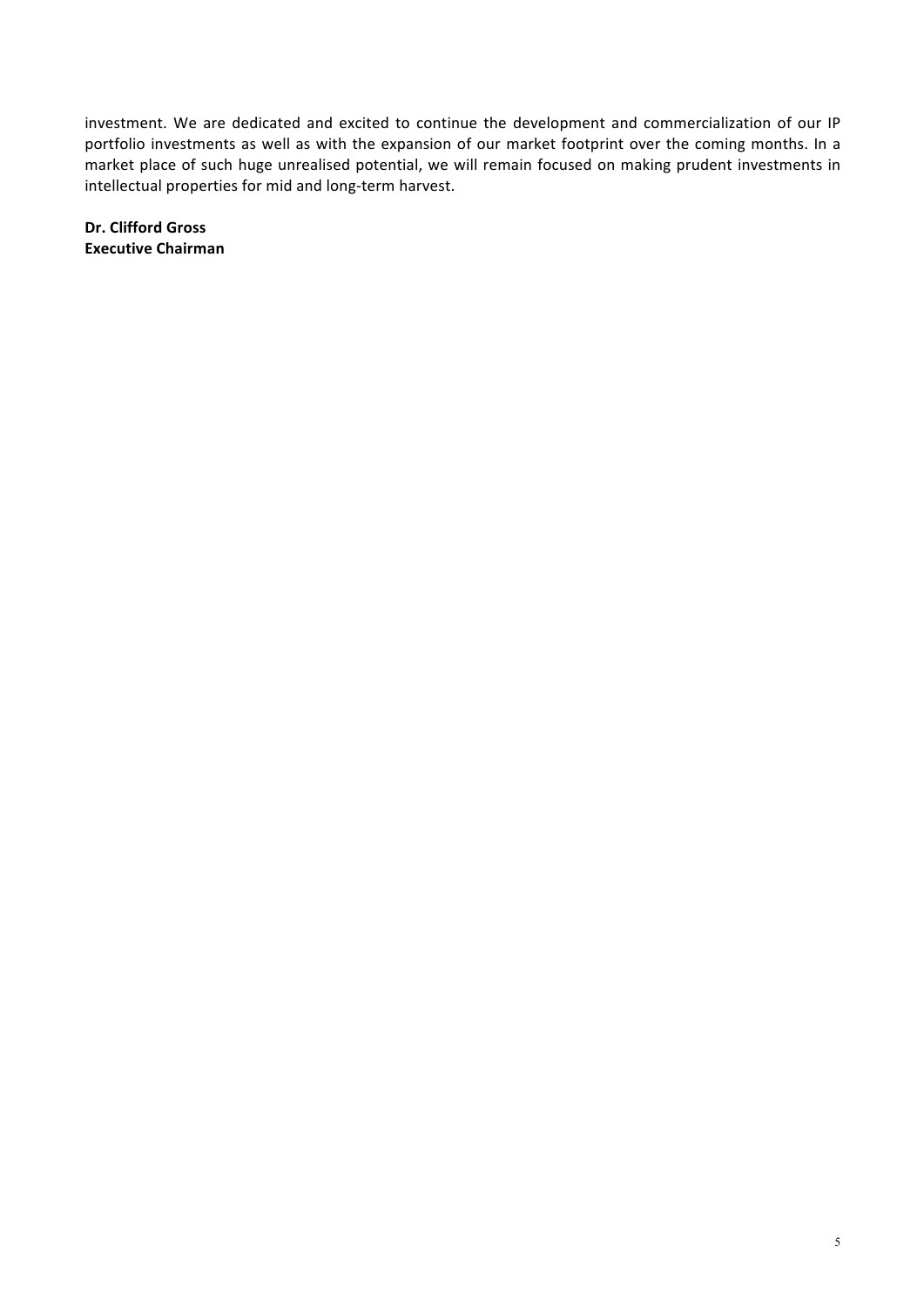Unaudited condensed consolidated income statement for the six month period ended 31 May 2016

|                               | <b>Notes</b> | <b>Six months</b><br>ended 31 May<br>2016<br><b>Unaudited</b><br>\$ | Six months<br>ended 31 May<br>2015<br><b>Unaudited</b><br>\$ | Year ended 30<br>November<br>2015<br><b>Audited</b><br>\$ |
|-------------------------------|--------------|---------------------------------------------------------------------|--------------------------------------------------------------|-----------------------------------------------------------|
|                               |              |                                                                     |                                                              |                                                           |
| Revenue                       |              | 247,262                                                             | 287,488                                                      | 407,420                                                   |
| Cost of sales                 |              |                                                                     |                                                              |                                                           |
| <b>Gross profit</b>           |              | 247,262                                                             | 287,488                                                      | 407,420                                                   |
| Foreign exchange movements    |              |                                                                     | (95)                                                         |                                                           |
| Other administrative expenses |              | (1, 244, 749)                                                       | (947, 352)                                                   | (1,868,124)                                               |
| <b>Operating loss</b>         |              | (997, 487)                                                          | (659, 959)                                                   | (1,460,704)                                               |
| Finance income                |              | 313                                                                 | 23                                                           | 709                                                       |
| Loss before taxation          |              | (997, 174)                                                          | (659, 936)                                                   | (1,459,995)                                               |
| Income tax expense            | 3            |                                                                     |                                                              | (820)                                                     |
| <b>Loss after taxation</b>    |              | (997, 174)                                                          | (659,936)                                                    | (1,460,815)                                               |
| Attributable to:              |              |                                                                     |                                                              |                                                           |
| Equity holders of the parent  |              | (990, 204)                                                          | (659, 936)                                                   | (1,460,815)                                               |
| Non-controlling interests     |              | (6,970)                                                             |                                                              |                                                           |
|                               |              | (997, 174)                                                          | (659, 936)                                                   | (1,460,815)                                               |

All amounts relate to continuing operations.

Unaudited consolidated statement of comprehensive income for the six month period ended 31 May 2016

|                                            | <b>Notes</b> | Six months<br>ended 31 May<br>2016<br><b>Unaudited</b><br>\$ | Six months<br>ended 31 May<br>2015<br><b>Unaudited</b><br>\$ | Year ended 30<br><b>November</b><br>2015<br><b>Audited</b><br>\$ |
|--------------------------------------------|--------------|--------------------------------------------------------------|--------------------------------------------------------------|------------------------------------------------------------------|
| Loss for the year                          |              | (997, 174)                                                   | (659, 936)                                                   | (1,460,815)                                                      |
| Other comprehensive income                 |              |                                                              |                                                              |                                                                  |
| Currency translation difference            |              | (4,966)                                                      | (37, 290)                                                    | 47,851                                                           |
| Other comprehensive income                 |              | (4,966)                                                      | (37, 290)                                                    | 47,851                                                           |
| <b>Total comprehensive income</b>          |              | (1,002,140)                                                  | (697, 226)                                                   | (1,412,964)                                                      |
| Attributable to:                           |              |                                                              |                                                              |                                                                  |
| Equity holders of the parent               |              | (995, 170)                                                   | (697, 226)                                                   | (1,412,964)                                                      |
| Non-controlling interests                  |              | (6,970)                                                      |                                                              |                                                                  |
|                                            |              | (1,002,140)                                                  | (697, 226)                                                   | (1, 412, 964)                                                    |
| Basic and diluted loss per share $(\xi)$ : | 4            | (0.028)                                                      | (0.03)                                                       | (0.049)                                                          |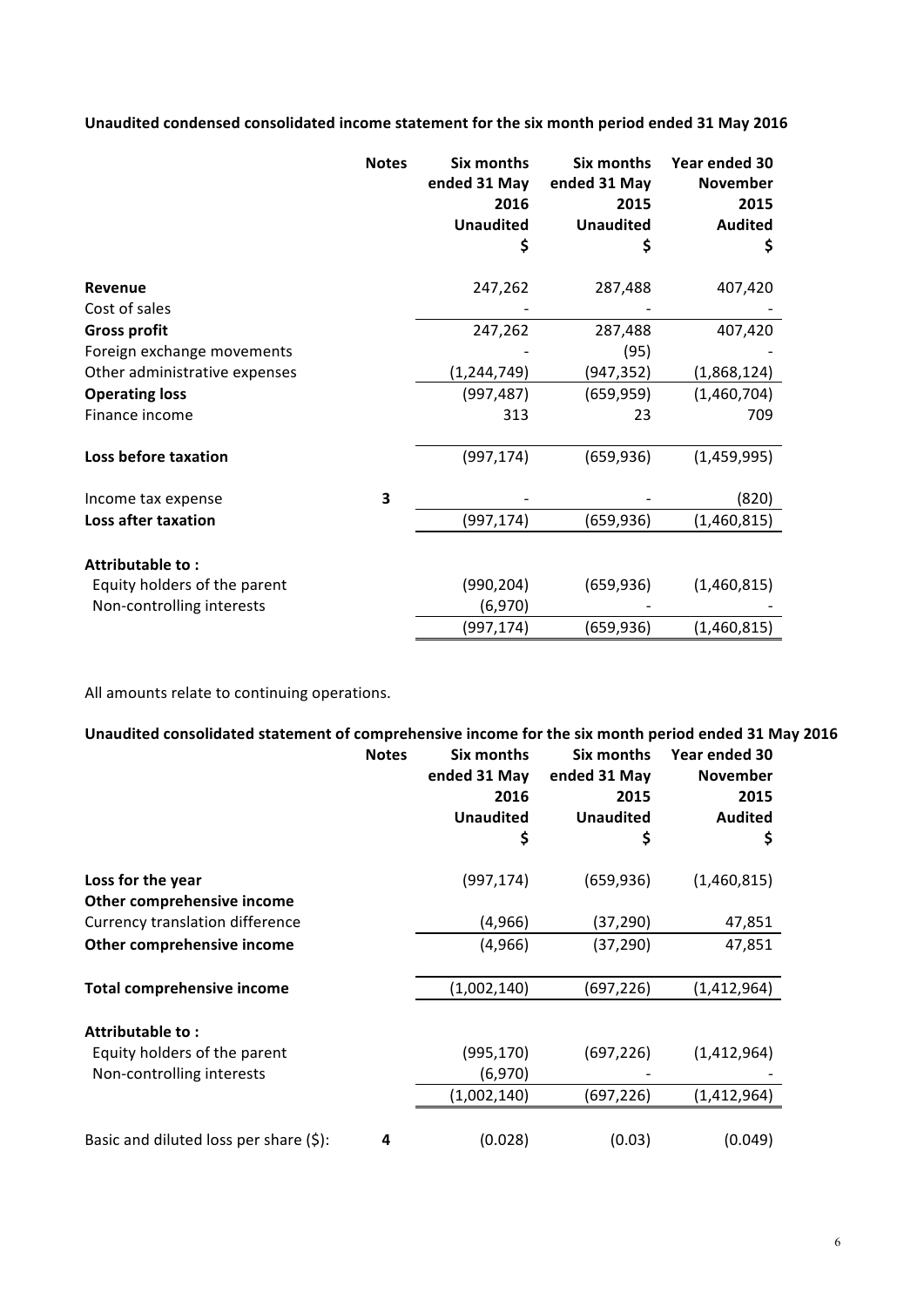# Unaudited condensed consolidated statement of financial position as at 31 May 2016

|                                             | <b>Notes</b> | As at 31 May 2016 | As at 31 May<br>2015 | As at 30<br>November 2015 |
|---------------------------------------------|--------------|-------------------|----------------------|---------------------------|
|                                             |              | <b>Unaudited</b>  | <b>Unaudited</b>     | <b>Audited</b>            |
|                                             |              | US\$              | US\$                 | US\$                      |
| <b>Assets</b>                               |              |                   |                      |                           |
| <b>Non-current assets</b>                   |              |                   |                      |                           |
| Intangible assets                           | 5            | 1,387,470         | 523,244              | 708,577                   |
| Property, plant and equipment               |              | 60,475            | 4,130                | 7,920                     |
|                                             |              | 1,447,945         | 527,374              | 716,497                   |
| <b>Current assets</b>                       |              |                   |                      |                           |
| Trade and other receivables                 |              | 134,138           | 188,717              | 105,955                   |
| Cash and cash equivalents                   |              | 1,937,595         | 3,786,424            | 3,139,246                 |
|                                             |              | 2,071,733         | 3,975,141            | 3,245,201                 |
| Total assets                                |              | 3,519,678         | 4,502,515            | 3,961,698                 |
| <b>Equity and liabilities</b>               |              |                   |                      |                           |
| <b>Current liabilities</b>                  |              |                   |                      |                           |
| Trade and other payables                    |              | 361,924           | 189,025              | 241,181                   |
| Current income tax liabilities              |              | 500               |                      | 1,300                     |
| Loans and borrowings                        |              |                   |                      |                           |
| <b>Total liabilities</b>                    |              | 362,424           | 189,025              | 242,481                   |
| <b>Capital and reserves</b>                 |              |                   |                      |                           |
| Share capital                               | 6            | 228,052           | 223,677              | 224,684                   |
| Share premium                               |              | 6,377,383         | 5,896,007            | 5,980,751                 |
| Retained earnings                           |              | (3,421,560)       | (1,734,025)          | (2,461,900)               |
| <b>Translation reserve</b>                  |              | 42,885            |                      | 47,851                    |
| Merger reserve                              |              | (72, 169)         | (72, 169)            | (72, 169)                 |
| Total equity attributable to equity holders |              | 3,154,591         | 4,313,490            | 3,719,217                 |
| of the parent                               |              |                   |                      |                           |
| Non-controlling interests                   |              | 2,663             |                      |                           |
| Total equity and liabilities                |              | 3,519,678         | 4,502,515            | 3,961,698                 |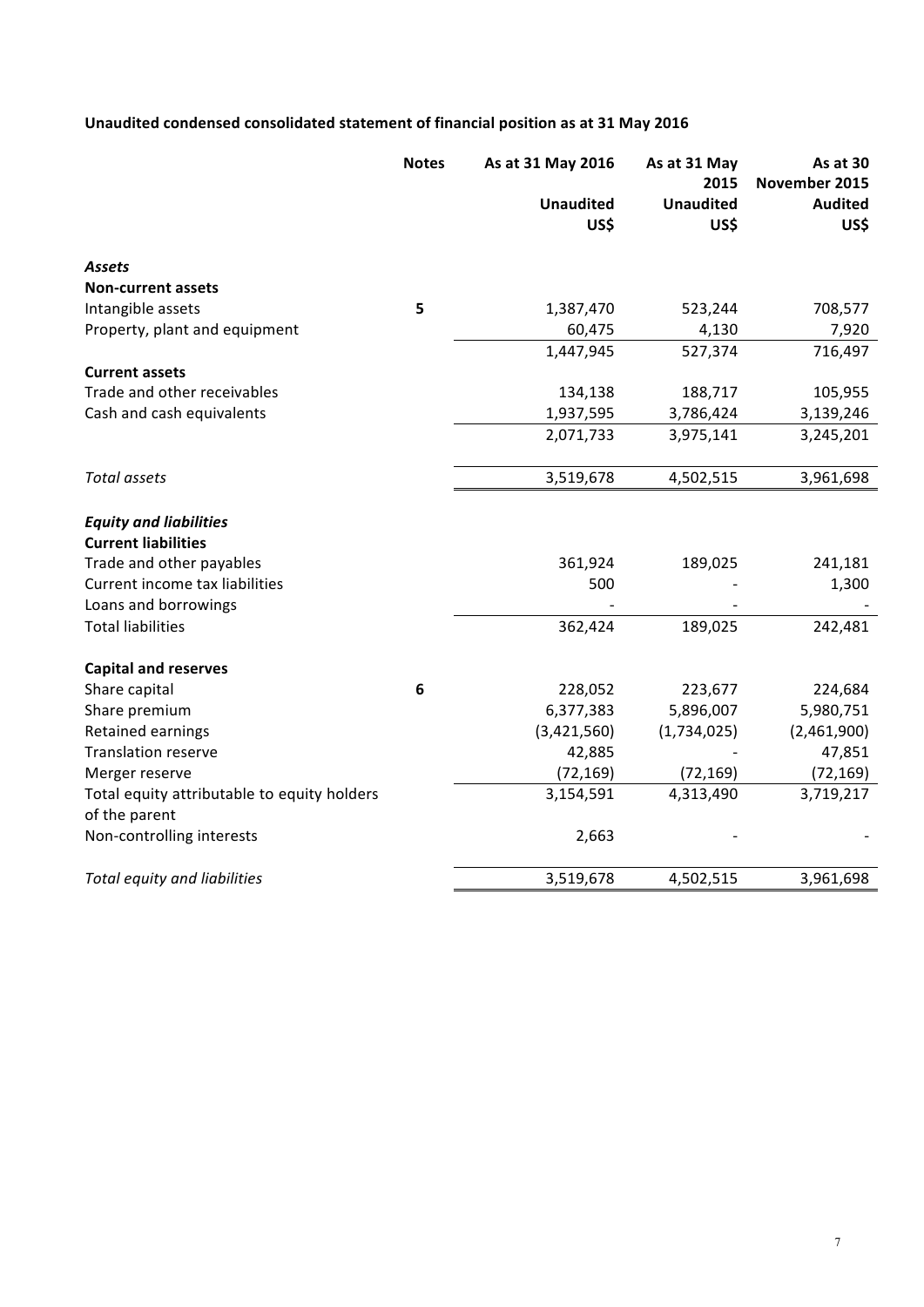# Unaudited condensed consolidated statement of cash flows for the six month period ended 31 May 2016

|                                                             | <b>Notes</b> | Six months ended<br>31 May 2016 | Six months ended<br>31 May 2015 | Year ended 30<br>November 2015 |
|-------------------------------------------------------------|--------------|---------------------------------|---------------------------------|--------------------------------|
|                                                             |              | <b>Unaudited</b>                | <b>Unaudited</b>                | <b>Audited</b>                 |
| Cash flows from operating activities                        |              | US\$                            | US\$                            | US\$                           |
|                                                             |              |                                 |                                 |                                |
| Loss before income tax                                      |              | (997, 174)                      | (659, 936)                      | (1,459,995)                    |
| Adjustments for:                                            |              |                                 |                                 |                                |
| Depreciation                                                |              | 2,071                           | 1,870                           | 3,057                          |
| Amortisation                                                |              | 19,781                          | 6,803                           | 23,087                         |
| Share based payment expense                                 |              | 36,577                          | 2,779                           | 38,493                         |
| Finance costs (net)                                         |              | (313)                           | (23)                            | (709)                          |
| Net foreign exchange difference                             |              | (4,966)                         | (47, 488)                       | 47,851                         |
| Operating profit before working<br>capital changes          |              | (944, 024)                      | (695, 995)                      | (1,348,216)                    |
| Changes in working capital:                                 |              |                                 |                                 |                                |
| trade<br>Increase<br>in<br>other<br>and<br>receivables      |              | (28, 183)                       | (98, 150)                       | (15, 387)                      |
| Increase in trade and other payables                        |              | 120,750                         | 88,973                          | 141,129                        |
| Tax paid                                                    |              | (800)                           | (1,300)                         | (820)                          |
| Net cash used in operating activities                       |              | (852, 257)                      | (706, 472)                      | (1,223,294)                    |
| Cash flows from investing activities                        |              |                                 |                                 |                                |
| Acquisition of property, plant and                          |              | (54, 632)                       | (55)                            | (4, 349)                       |
| equipment                                                   |              |                                 |                                 |                                |
| Disposals of property, plant and                            |              |                                 | 419                             |                                |
| equipment                                                   |              |                                 |                                 |                                |
| Acquisition of intangible assets                            |              | (295, 075)                      |                                 | (162,080)                      |
| Interest received                                           |              | 313                             | 23                              | 709                            |
| Net cash (used in)/from investing                           |              | (349, 394)                      | 387                             | (165, 720)                     |
| activities                                                  |              |                                 |                                 |                                |
| <b>Cash flows from financing activities</b>                 |              |                                 |                                 |                                |
| Proceeds from issuance of Ordinary<br><b>Shares</b>         |              |                                 | 3,286,060                       | 3,286,060                      |
| Costs of raising finance                                    |              |                                 | (164, 456)                      | (164, 456)                     |
| Proceeds from the<br>exercise of<br>warrants                |              |                                 |                                 | 35,751                         |
| Net cash from financing activities                          |              |                                 | 3,121,604                       | 3,157,355                      |
| Net increase in cash and cash<br>equivalents                |              | (1,201,651)                     | 2,415,519                       | 1,768,341                      |
| Cash and cash equivalents at the<br>beginning of the period |              | 3,139,246                       | 1,370,905                       | 1,370,905                      |
| Cash and cash equivalents at the<br>end of the period       |              | 1,937,595                       | 3,786,424                       | 3,139,246                      |

*During* the period ended 31 May 2016 the Company's material non-cash transactions consisted of shares *issued* on acquisition of licences, as disclosed in note 5.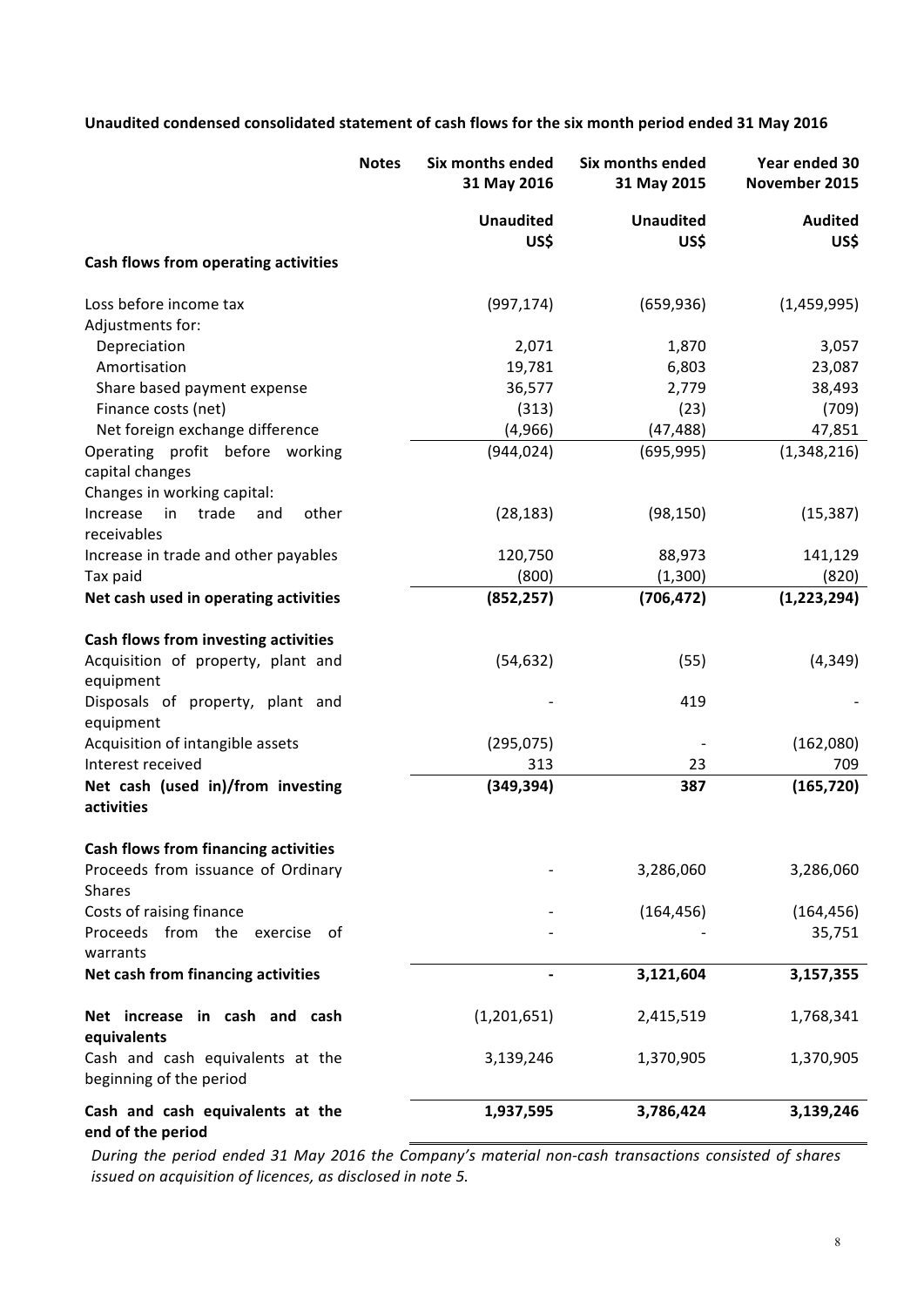## Unaudited condensed consolidated statement of changes in equity for the six month period ended 31 May 2016

|                                                                | <b>Share</b><br>capital | <b>Share</b><br>Premium | <b>Translation</b><br><b>Reserve</b> | <b>Merger</b><br><b>Reserve</b> | <b>Retained</b><br><b>Earnings</b> | <b>Total</b> | Non-<br>controlling<br>interest | <b>Total Equity</b> |
|----------------------------------------------------------------|-------------------------|-------------------------|--------------------------------------|---------------------------------|------------------------------------|--------------|---------------------------------|---------------------|
|                                                                | US\$                    | US\$                    | US\$                                 | US\$                            | US\$                               | US\$         | US\$                            | US\$                |
| <b>Unaudited</b>                                               |                         |                         |                                      |                                 |                                    |              |                                 |                     |
| <b>Balance at 1 December 2015</b>                              | 224,684                 | 5,980,751               | 47,851                               | (72, 169)                       | (2,461,900)                        | 3,719,217    |                                 | 3,719,217           |
| <b>Comprehensive income</b>                                    |                         |                         |                                      |                                 |                                    |              |                                 |                     |
| Loss for the period                                            |                         |                         |                                      |                                 | (990, 204)                         | (990, 204)   | (6,970)                         | (997, 174)          |
| Other comprehensive income                                     |                         |                         | (4,966)                              |                                 |                                    | (4, 966)     |                                 | (4, 966)            |
| Total comprehensive income for<br>the period                   |                         |                         | (4,966)                              |                                 | (990, 204)                         | (995, 170)   | (6,970)                         | (1,002,140)         |
| Share based payments                                           |                         |                         |                                      |                                 | 36,577                             | 36,577       |                                 | 36,577              |
| Issue of ordinary shares                                       | 3,368                   | 396,632                 |                                      |                                 |                                    | 400,000      |                                 | 400,000             |
| New funds into non-controlling<br>interest                     |                         |                         |                                      |                                 |                                    |              | 3,600                           | 3,600               |
| (Loss)/Gain arising from change in<br>non-controlling interest |                         |                         |                                      |                                 | (6,033)                            | (6,033)      | 6,033                           |                     |
| Balance at 31 May 2016                                         | 228,052                 | 6,377,383               | 42,885                               | (72, 169)                       | (3,421,560)                        | 3,154,591    | 2,663                           | 3,157,254           |
| <b>Unaudited</b>                                               |                         |                         |                                      |                                 |                                    |              |                                 |                     |
| <b>Balance at 1 December 2014</b>                              | 154,842                 | 2,673,905               |                                      | (72, 169)                       | (1,039,578)                        | 1,717,000    |                                 | 1,717,000           |
| Issue of Ordinary Shares, net of<br>issue costs                | 68,835                  | 3,222,102               |                                      |                                 |                                    | 3,290,937    |                                 | 3,290,937           |
| Share based payments                                           |                         |                         |                                      |                                 | 2,779                              | 2,779        |                                 | 2,779               |
| <b>Comprehensive income</b>                                    |                         |                         |                                      |                                 |                                    |              |                                 |                     |
| Loss for the period                                            |                         |                         |                                      |                                 | (659, 936)                         | (659, 936)   | $\overline{\phantom{a}}$        | (659, 936)          |
| Other comprehensive expense                                    |                         |                         |                                      |                                 |                                    |              |                                 |                     |
| <b>Currency translation differences</b>                        |                         |                         |                                      |                                 | (37, 290)                          | (37, 290)    |                                 | (37, 290)           |
| Total comprehensive expense                                    |                         |                         |                                      |                                 | (697, 226)                         | (697, 226)   | $\blacksquare$                  | (697, 226)          |

Attributable to equity holders of the parent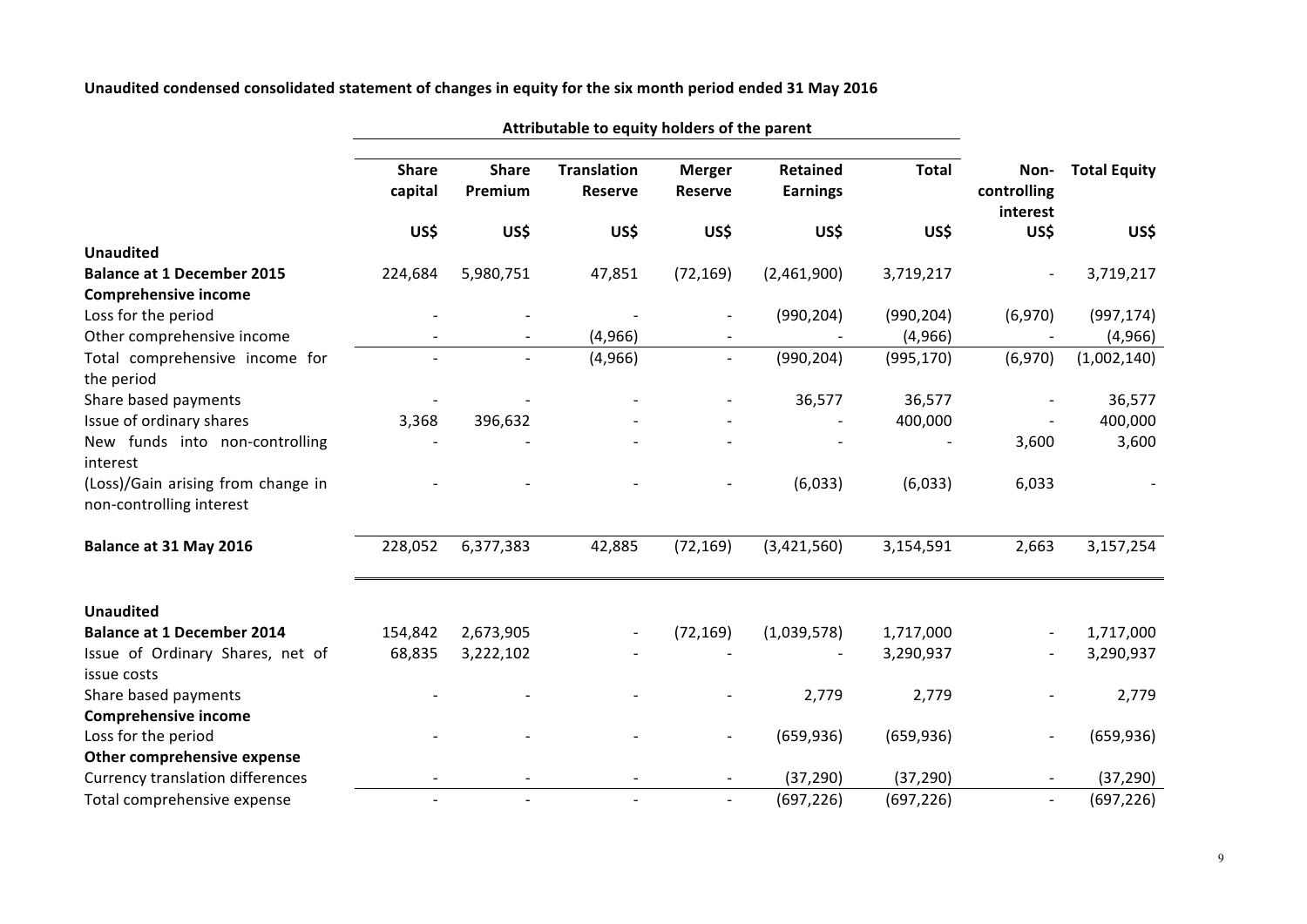| Balance at 31 May 2015             | 223,677                      | 5,896,007  | $\overline{\phantom{0}}$ | (72, 169)                | (1,734,025)              | 4,313,490   | $\blacksquare$           | 4,313,490   |
|------------------------------------|------------------------------|------------|--------------------------|--------------------------|--------------------------|-------------|--------------------------|-------------|
|                                    |                              |            |                          |                          |                          |             |                          |             |
| <b>Audited</b>                     |                              |            |                          |                          |                          |             |                          |             |
| <b>Balance at 1 December 2014</b>  | 154,842                      | 2,673,905  | $\overline{\phantom{a}}$ | (72, 169)                | (1,039,578)              | 1,717,000   |                          | 1,717,000   |
| <b>Comprehensive income</b>        |                              |            |                          |                          |                          |             |                          |             |
| Loss for the period                |                              |            |                          | $\overline{\phantom{a}}$ | (1,460,815)              | (1,460,815) |                          | (1,460,815) |
| Other comprehensive income         | $\qquad \qquad \blacksquare$ |            | 47,851                   |                          |                          | 47,851      |                          | 47,851      |
| Total comprehensive income for     | ٠                            |            | 47,851                   | $\overline{\phantom{a}}$ | (1,460,815)              | (1,412,964) | Ξ.                       | (1,412,964) |
| the period                         |                              |            |                          |                          |                          |             |                          |             |
| Share based payments               |                              |            | $\overline{\phantom{a}}$ |                          | 38,493                   | 38,493      |                          | 38,493      |
| Issue of ordinary shares           | 69,270                       | 3,436,126  | $\overline{\phantom{a}}$ |                          | $\overline{\phantom{a}}$ | 3,505,396   | $\overline{\phantom{0}}$ | 3,505396    |
| Costs of share issue               | $\overline{\phantom{a}}$     | (164, 456) | $\overline{\phantom{a}}$ |                          | $\sim$                   | (164,456)   | $\overline{\phantom{0}}$ | (164, 456)  |
| Warrants exercised                 | 572                          | 35,176     | $\overline{\phantom{a}}$ |                          | $\overline{\phantom{a}}$ | 35,748      |                          | 35,748      |
| <b>Balance at 30 November 2015</b> | 224,684                      | 5,980,751  | 47,851                   | (72, 169)                | (2,461,900)              | 3,719,217   |                          | 3,719,217   |

Share capital represents the amount subscribed for share capital at nominal value.

Share premium represents the amount subscribed for share capital in excess of nominal value and net of any issue costs.

The merger reverse relates to the share for share exchange undertaken by the Company with Tekcapital Europe Limited on 18 February 2014.

Accumulated losses represent all other net gains and losses and transactions with owners not recognised elsewhere.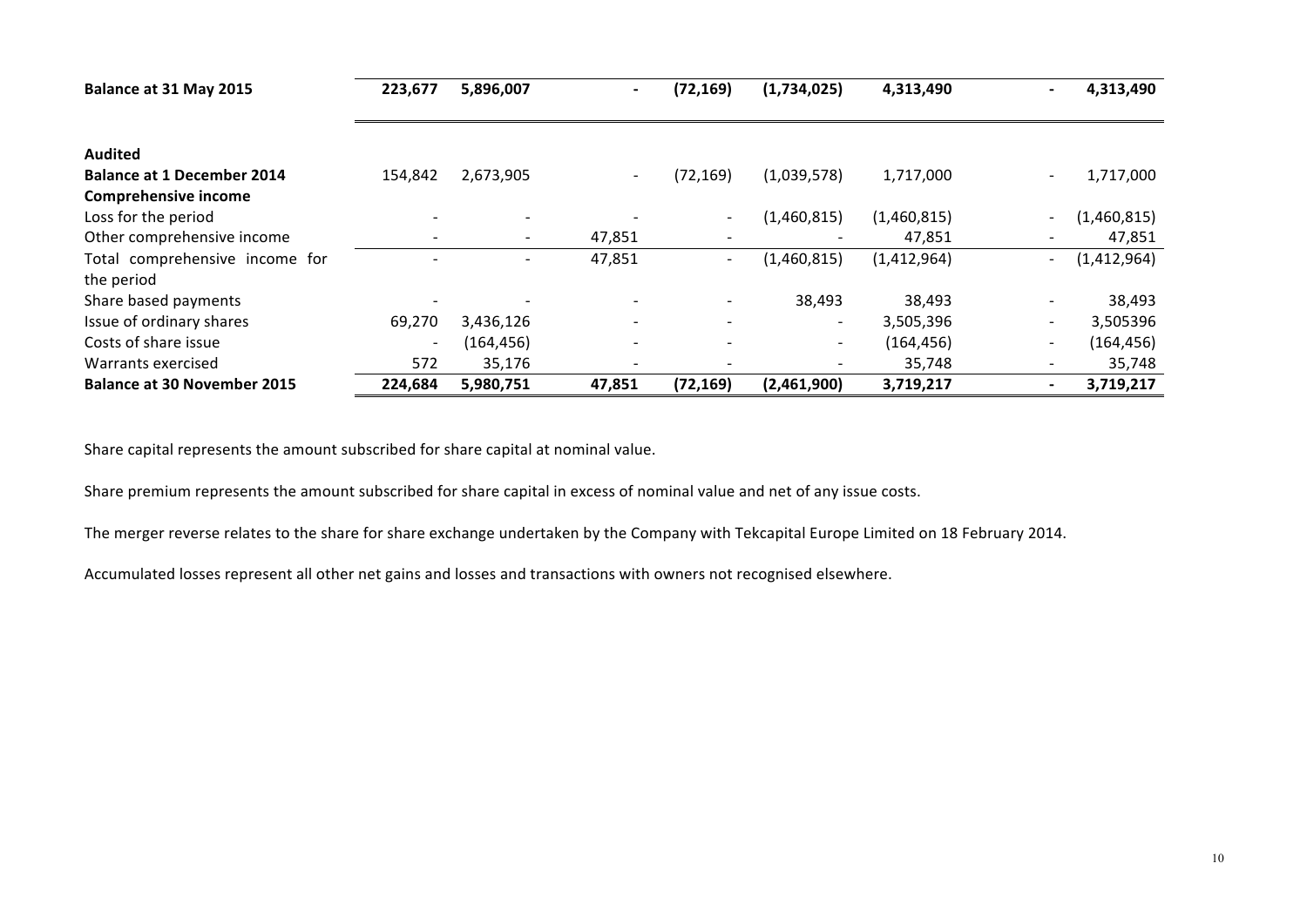### **Notes to the financial information**

### 1. **General information**

Tekcapital PLC is a company incorporated in England and Wales and domiciled in the UK. The Company's registered office is at 5 Fleet Place, London, EC4M 7RD. The nature of the Company's operations and its principal activities are to act as the holding company of a group of companies engaged in international technology and intellectual property services provider.

### **2. Basis of preparation**

The financial information for the six months ended 31 May 2016 set out in this interim financial information is unaudited and does not constitute statutory financial statements.

The interim condensed financial information has been presented in US Dollars ("\$").

The principal accounting policies used in preparing the interim results are those the Group expects to apply in its financial statements for the year ending 30 November 2016.

### **3. Taxation**

No charge to taxation has arisen in the six month period ended 31 May 2016 (31 May 2015: \$nil).

### **4. Loss per share**

Basic earnings per share is calculated by dividing the earnings attributable to ordinary shareholders by the weighted average number of Ordinary Shares outstanding during the period.

In calculating the weighted average number of Ordinary Shares outstanding (the denominator of the earnings per share calculation) during the period in which the share transaction occurs:

- The number of Ordinary Shares outstanding from the beginning of that period to the acquisition date shall be computed on the basis of the weighted average number of Ordinary Shares of the legal acquiree (accounting acquirer) outstanding during the period multiplied by the exchange ratio established in the merger agreement; and
- The number of Ordinary Shares outstanding from the acquisition date to the end of that period shall be the actual number of Ordinary Shares of the legal acquirer (the accounting acquiree) outstanding during the period.

The basic earnings per share for each comparative period before the acquisition date presented in the consolidated financial information following a share for share exchange shall be calculated by dividing:

- The profit or loss of the legal acquiree attributable to ordinary shareholders in each of those periods; by
- The legal acquiree's historical weighted average number of ordinary shares outstanding multiplied by the exchange ratio established in the acquisition agreement.

| Year ended 30 | Six months ended | Six months ended |
|---------------|------------------|------------------|
| November 2015 | 31 May 2015      | 31 May 2016      |
| US\$          | <b>USS</b>       | US\$             |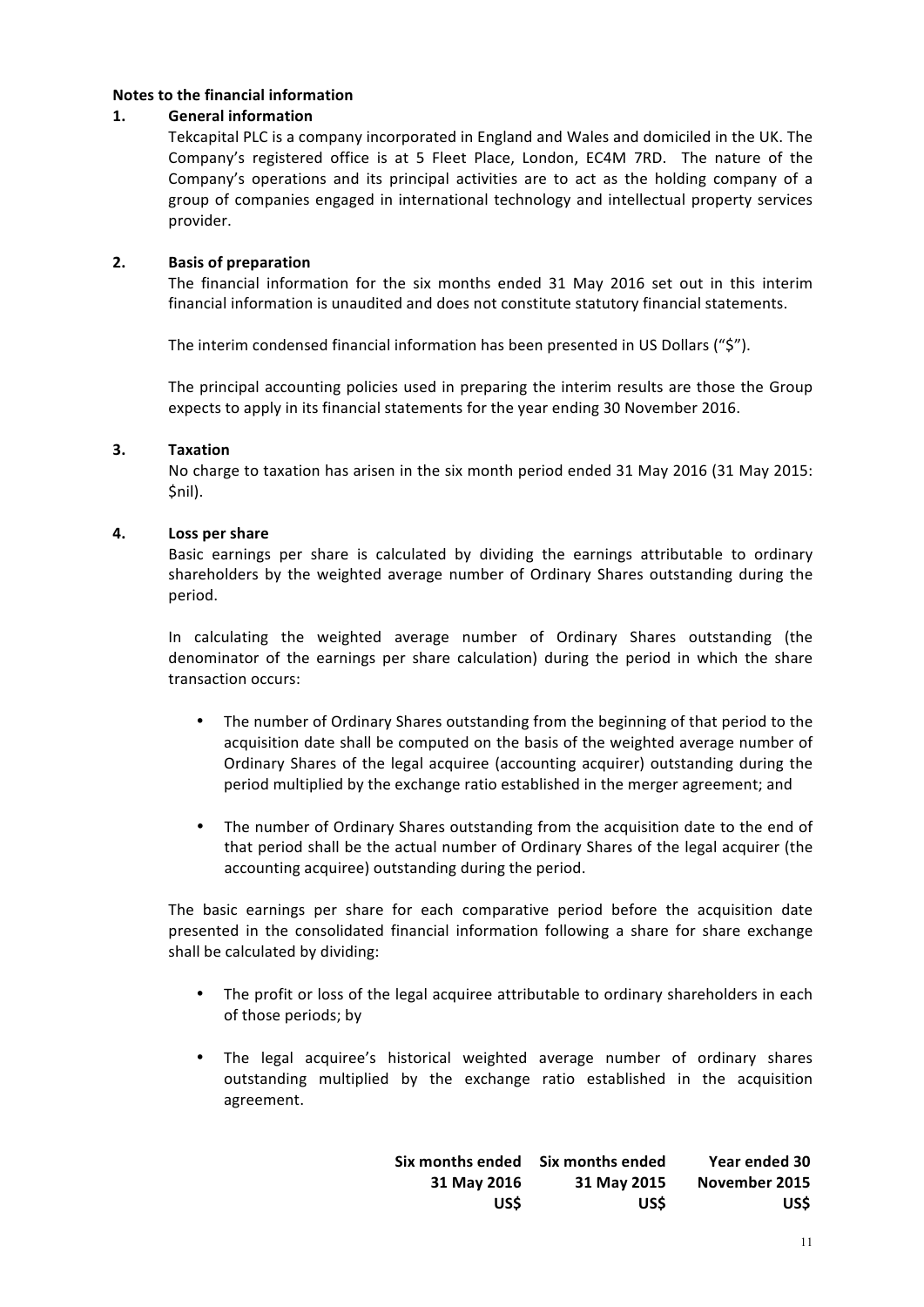| Losses attributable to equity<br>holders of the Company (\$) | (997,174)  | (659, 936) | (1,460,815) |
|--------------------------------------------------------------|------------|------------|-------------|
| Weighted average number of<br>Ordinary Shares in issue:      |            |            |             |
| <b>Basic</b>                                                 | 34,948,117 | 25,032,898 | 29,901,585  |
| <b>Diluted</b>                                               | 34,948,117 | 25,032,898 | 29,901,585  |
| Basic loss per share $(\xi)$                                 | (0.028)    | (0.03)     | (0.049)     |
| Diluted loss per share $(\xi)$                               | (0.028)    | (0.03)     | (0.049)     |

At 31 May 2016 and 31 May 2015 the Company had no dilutive financial instruments in place and therefore diluted earnings per share is the same as basic earnings per share.

# **5. Intangible assets**

|                              |                 |                              | <b>Purchased intangible assets</b> |                          |              |
|------------------------------|-----------------|------------------------------|------------------------------------|--------------------------|--------------|
|                              |                 | Website                      | <b>Vortechs</b>                    | Invention                |              |
|                              | <b>Licenses</b> | development                  | US\$                               | <b>Evaluator</b>         | <b>Total</b> |
|                              | US\$            | US\$                         |                                    | US\$                     | US\$         |
| <b>Costs</b>                 |                 |                              |                                    |                          |              |
| At 1 December 2014           |                 | 33,306                       |                                    | 320,550                  | 353,856      |
| Additions during the period  | 179,796         |                              |                                    |                          | 179,796      |
| At 31 May 2015               | 179,796         | 33,306                       | $\overline{a}$                     | 320,550                  | 533,652      |
| At 1 December 2014           |                 | 33,306                       |                                    | 320,550                  | 353,856      |
| Additions during the period  | 378,228         |                              |                                    | 3,185                    | 381,413      |
| At 30 November 2015          | 378,228         | 33,306                       | $\frac{1}{2}$                      | 323,735                  | 735,269      |
|                              |                 |                              |                                    |                          |              |
| At 1 December 2015           | 378,228         | 33,306                       |                                    | 323,735                  | 735,269      |
| Additions during the period  | 190,800         | $\qquad \qquad \blacksquare$ | 500,000                            | 7,875                    | 698,675      |
| At 31 May 2016               | 569,028         | 33,306                       | 500,000                            | 331,610                  | 1,433,944    |
| Accumulated amortisation and |                 |                              |                                    |                          |              |
| impairment                   |                 |                              |                                    |                          |              |
| As 1 December 2014           |                 | (3,605)                      |                                    |                          | (3,605)      |
| Amortisation for the period  | (1, 493)        | (5, 310)                     |                                    |                          | (6,803)      |
|                              |                 |                              |                                    |                          |              |
| At 31 May 2015               | (1, 493)        | (8, 915)                     | $\blacksquare$                     | $\overline{\phantom{a}}$ | (10, 408)    |
| As 1 December 2014           |                 | (3,605)                      |                                    |                          | (3,605)      |
| Amortisation for the period  | (12, 467)       | (10,620)                     |                                    |                          | (23,087)     |
|                              |                 |                              |                                    |                          |              |
| At 30 November 2015          | (12, 467)       | (14, 225)                    | $\qquad \qquad -$                  | $\overline{\phantom{0}}$ | (26, 692)    |
|                              |                 |                              |                                    |                          |              |
| At 1 December 2015           | (12, 467)       | (14, 225)                    |                                    |                          | (26, 692)    |
| Amortisation for the period  | (14, 790)       | (4,992)                      |                                    |                          | (4,992)      |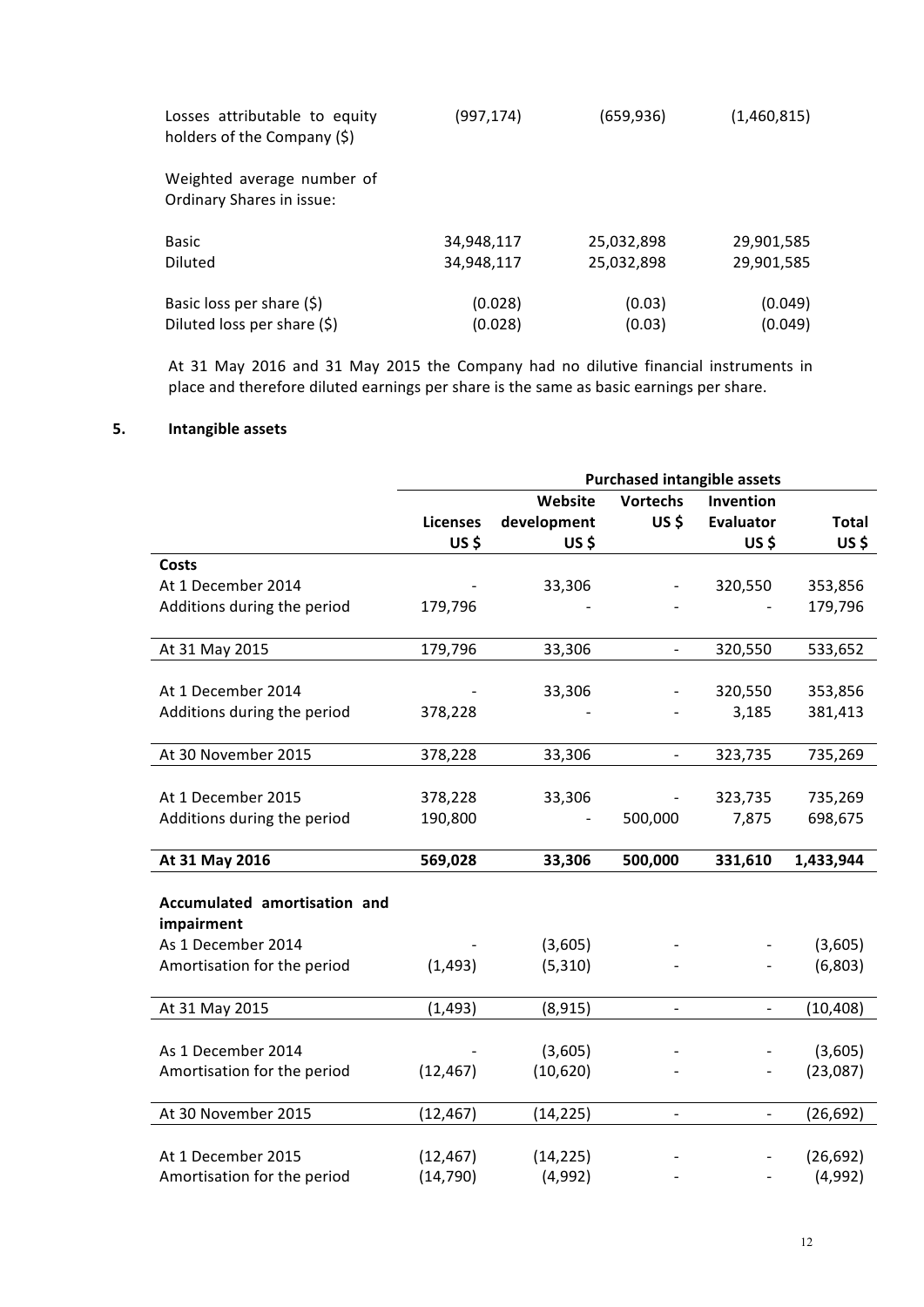| At 31 May 2016      | (27, 257) | (19, 217) |         |         | (31,684)  |
|---------------------|-----------|-----------|---------|---------|-----------|
|                     |           |           |         |         |           |
| Net book value      |           |           |         |         |           |
| At 31 May 2015      | 178,303   | 24,391    |         | 320,550 | 523,244   |
|                     |           |           |         |         |           |
| At 30 November 2015 | 365,761   | 19,081    |         | 323,735 | 708,577   |
|                     |           |           |         |         |           |
| At 31 May 2016      | 541,771   | 14,089    | 500,000 | 331,610 | 1,387,470 |

During the period the Group acquired certain assets and business for Vortechs Group Inc, a leading technology transfer executive search firm. The Company issued 577,868 new ordinary shares of 0.4 pence at an issue price of 47.5 pence and paid \$100,000 cash as consideration for this acquisition.

### **6. Share capital**

The Company's ordinary shares are of £0.004 par value.

| <b>Issued and fully paid</b>                     | <b>Shares</b><br><b>Number</b> | Share capital<br>US\$ | <b>Share premium</b><br>US\$ |
|--------------------------------------------------|--------------------------------|-----------------------|------------------------------|
| Ordinary shares of £0.004 each                   |                                |                       |                              |
| At 1 December 2014                               | 23,383,747                     | 154,842               | 2,673,905                    |
| Shares issued for the acquisition<br>of Licenses | 544,792                        | 3,114                 | 166,219                      |
| Shares issued in further public<br>offering      | 10,750,000                     | 65,721                | 3,055,883                    |
| As at 31 May 2015                                | 34,678,539                     | 223,677               | 5,896,007                    |
|                                                  |                                |                       |                              |
| At 1 December 2014                               | 23,383,747                     | 154,842               | 2,673,905                    |
| Shares issued for the acquisition<br>of Licenses | 614,592                        | 3,549                 | 215,784                      |
| Shares issued in further public<br>offering      | 10,750,000                     | 65,721                | 3,055,883                    |
| Shares issued on exercise of<br>warrants         | 95,000                         | 572                   | 35,179                       |
|                                                  |                                |                       |                              |
| As at 30 November 2015                           | 34,843,339                     | 224,684               | 5,980,751                    |
|                                                  |                                |                       |                              |
| At 1 December 2015                               | 34,843,339                     | 224,684               | 5,980,751                    |
| Share issue (28 April 2016)                      | 577,868                        | 3,368                 | 396,632                      |
| As at 31 May 2016                                | 35,421,207                     | 228,052               | 6,377,383                    |

All of the Company's issued ordinary shares have full voting, dividend and capital distribution (including winding up) rights; they do not confer any rights of redemption. The Company does not hold any ordinary shares in treasury.